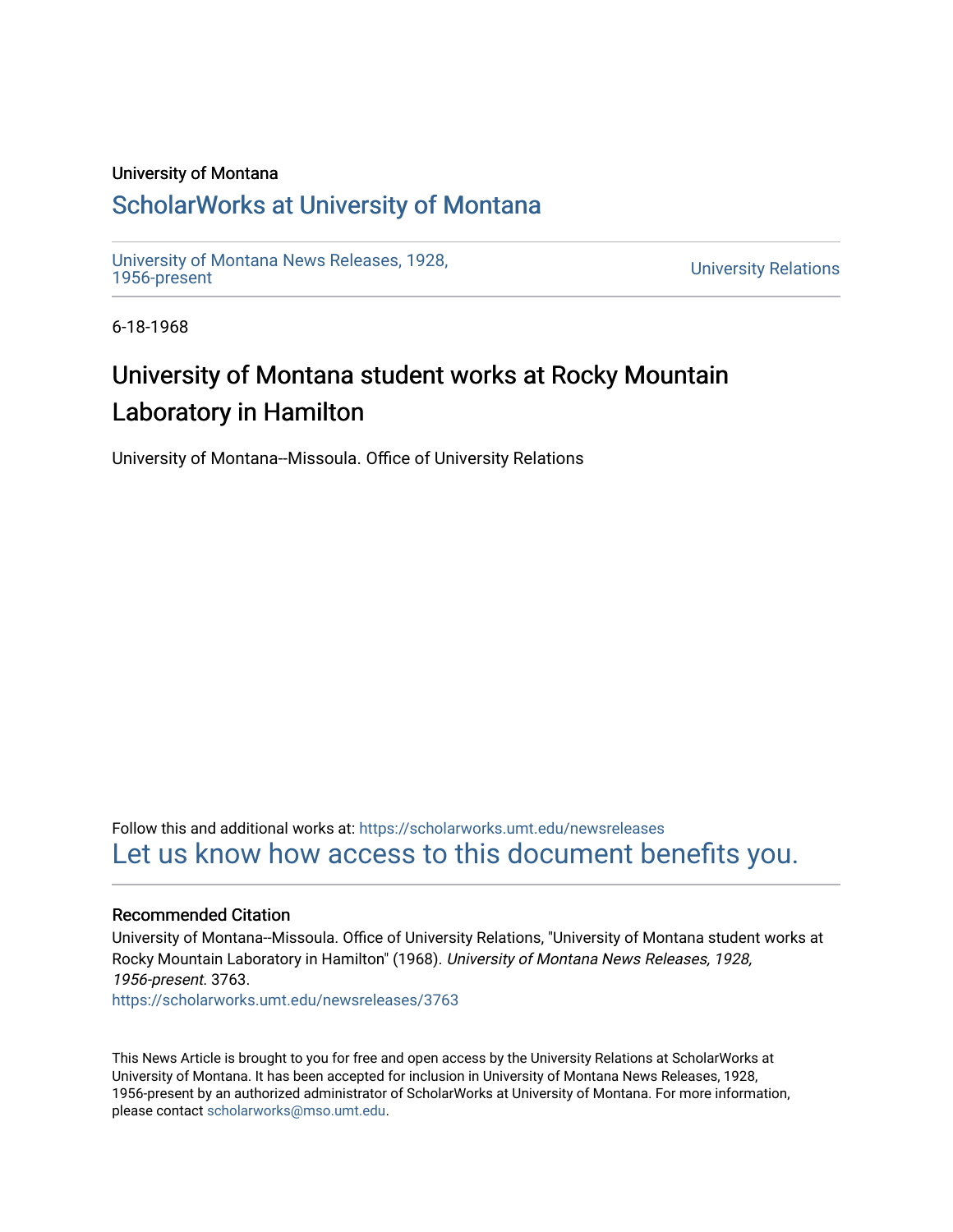

## **INFORMATION SERVICES UNIVERSITY OF MONTANA**

MISSOULA, MONTANA 59801

**Phone (406) 243-2522**

IMMEDIATELY revell/hellmer/js 6-18-68 local

> UM STUDENT WORKS AT ROCKY MOUNTAIN LABORATORY IN HAMILTON

MISSOULA---

55

Miss Carla Clausen, a University of Montana graduate student in microbiology, is taking advantage of the University's proximity to the U.S. Public Health Service's Rocky Mountain Laboratory (RML) to work on her doctorate.

Having completed the course requirements of the microbiology department at UM in Missoula Miss Clausen is conducting her doctoral research at the RML in Hamilton.

Working at the laboratory offers her opportunities to learn new techniques and to keep pace with the fast-growing field of immunology.

Since 1965 the Public Health Service has awarded Miss Clausen fellowship grants to support this research.

Miss Clausen, daughter of Mrs. Ella Clausen, 412 Artemos Drive, Missoula, graduated from UM in 1957 with a bachelor's degree in bacteriology. She trained in medical technology at King County Hospital, Seattle, the following year, and worked as a technologist in California and Missoula before returning to UM for a master's degree in microbiology.

She spent the following two years in Sierra Leone, West Africa, as a member of one of the first Peace Corps Medical teams.

Completion of her doctorate in microbiology will enable her to supervise the bacteriology section of a large hospital laboratory, direct research projects or teach in a hospitalassociated medical school.

In Hamilton, Miss Clausen works under the supervision of Dr. J.J. Munoz, an immunologist, and Dr. R. Kaye Bergman, a physiologist.

more